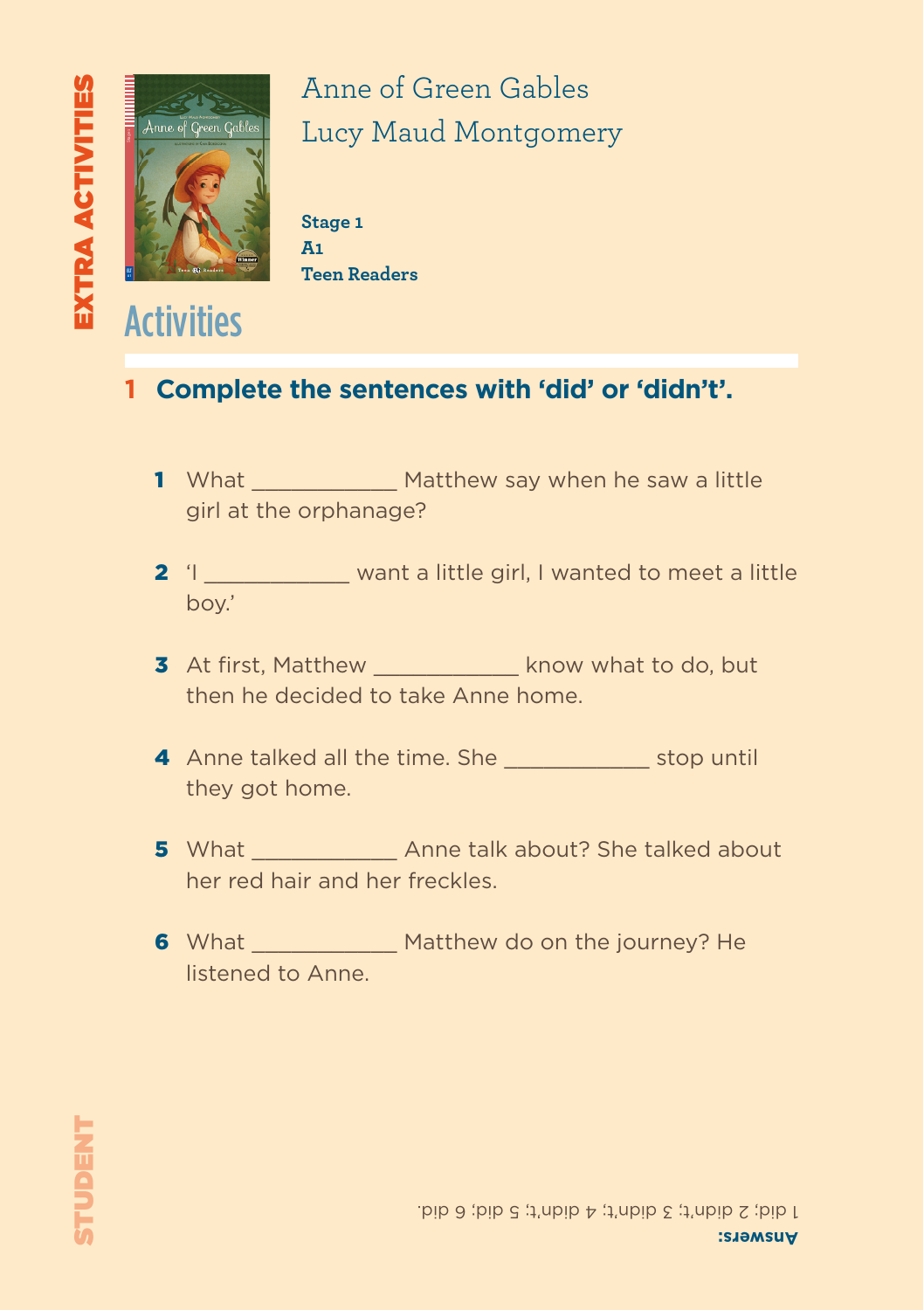

Anne of Green Gables Lucy Maud Montgomery

**Stage 1 A1 Teen Readers**

#### **2 Find the words in the wordsearch about Anne's home.**

beautiful - bed - flowers - fun - garden - lake - lovely mirror - table - tree - window

| M | W  | $\mathbf{I}$ | N  | $\mathsf D$ | $\circ$      | W  | $\top$ | ${\mathsf G}$ |
|---|----|--------------|----|-------------|--------------|----|--------|---------------|
|   |    | O            | V  | Ε           | L            |    | А      | А             |
| R |    | R.           | Е. | Е           | F.           | В  | В      | R             |
| R |    | A            | κI | E.          | U            | E. |        | D             |
| O | P  | O            | N  | D           | N            | D  | E      | Е             |
| R | F  |              | O  | W           | E            | R  | S      |               |
| B | E. | А            | U  | T           | $\mathbf{L}$ | F  | U      |               |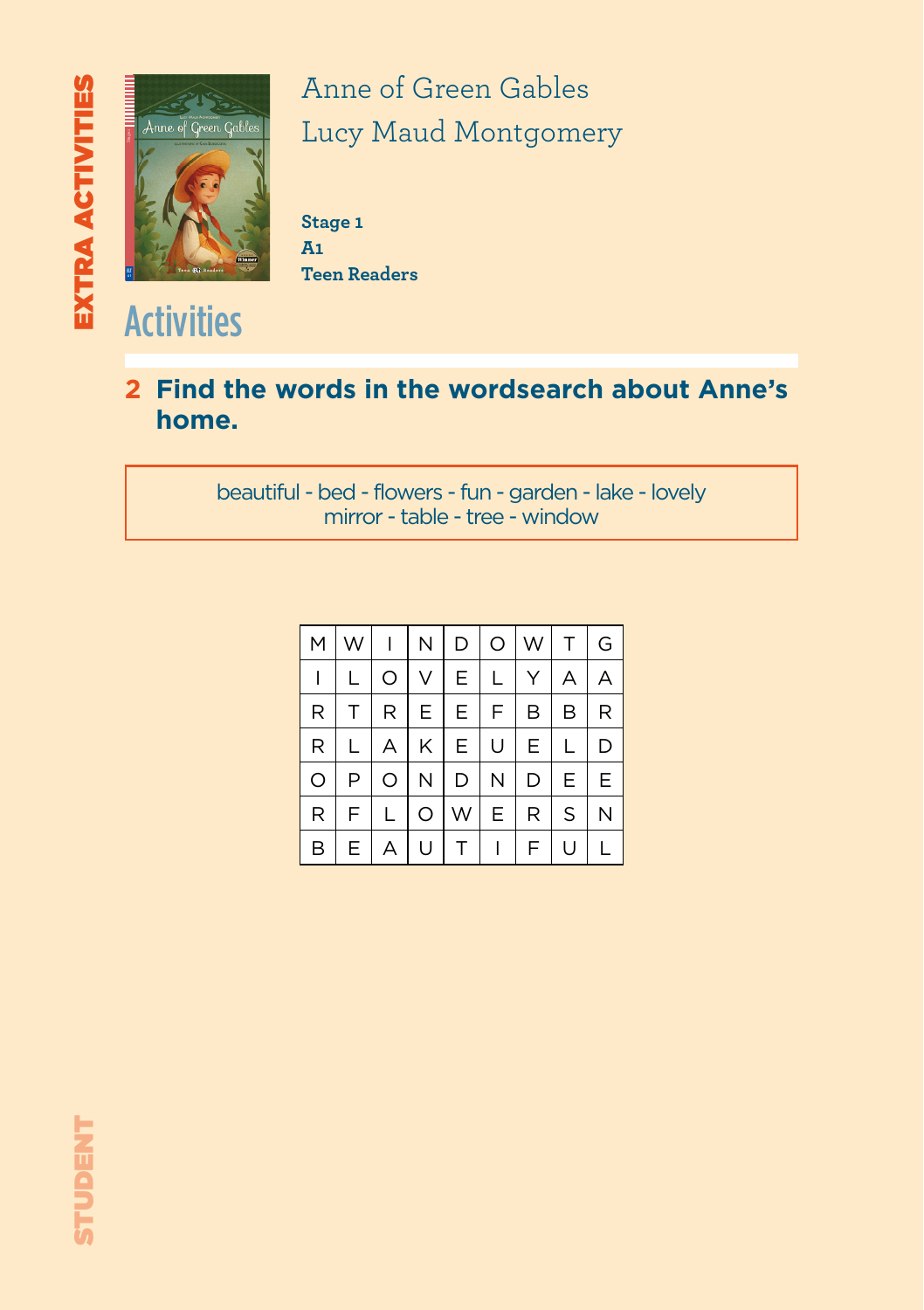

# Anne of Green Gables Lucy Maud Montgomery

**Stage 1 A1 Teen Readers**

Test yourself **Complete the questions. Then complete the answers.**

What - Where - Who - Why

|                         | tells Anne she can stay at Green Gables?             |
|-------------------------|------------------------------------------------------|
|                         |                                                      |
| $\overline{\mathbf{2}}$ | does Anne ask Marilla?<br>vou aunt?'                 |
| 3                       | does Marilla say no to Anne's question?<br>her aunt. |
| $\blacktriangle$        | is Anne happy to hear about Diana?                   |
| 5                       | does Diana live?<br>Green Gables.                    |
| 6                       | <b>Example 20 does Anne do in the house?</b>         |
|                         |                                                      |

1 Who, In the afternoon, Marilla tells her she can stay; 2 What, 'Can I call you aunt?' 3 Why, Because she isn't really her aunt; 4 Why, Maybe one day they can be friends; 5 Where, She lives near Green Gables; 6 What, She helps Marilla.

**Answers:**